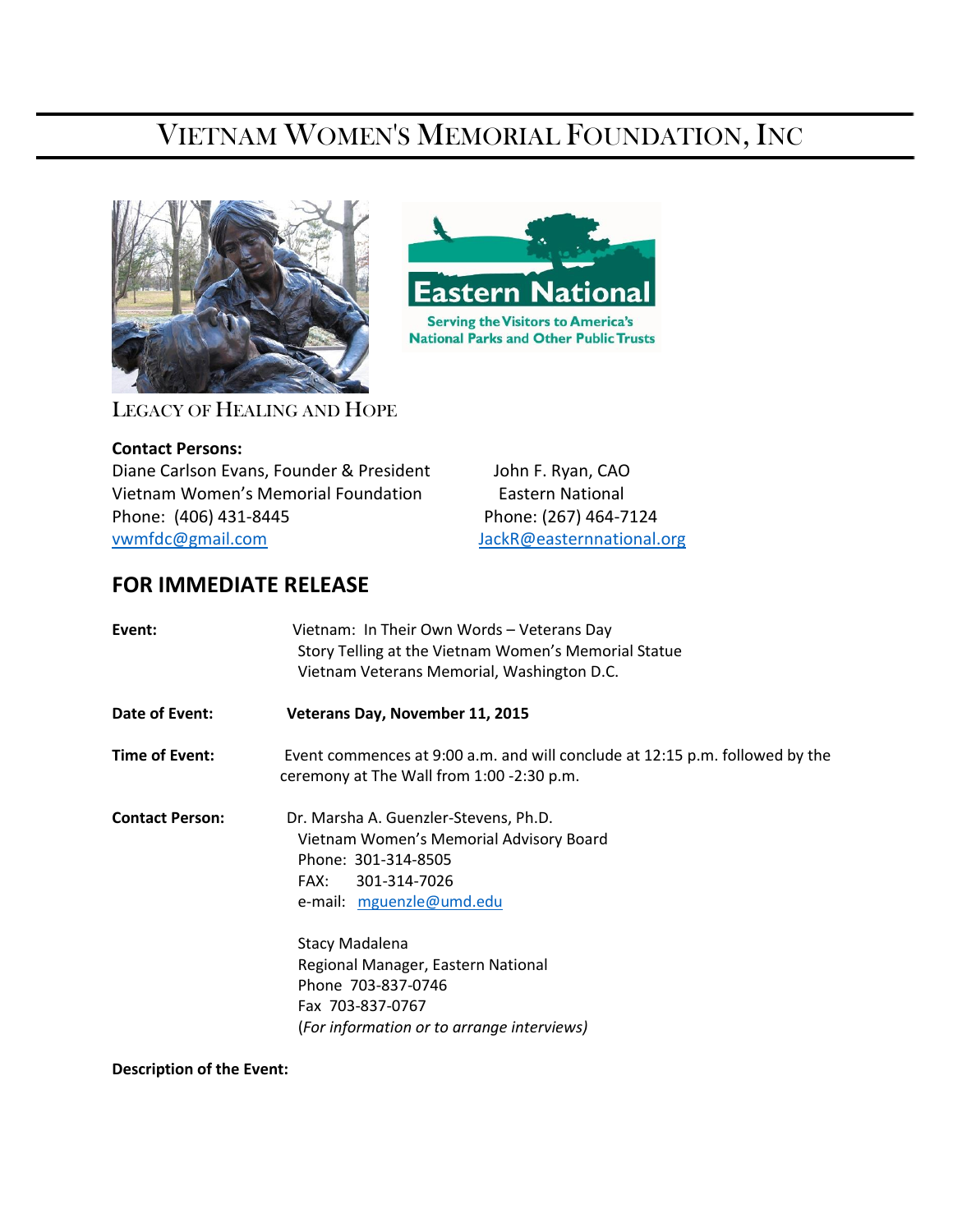In the spring of 2015 the Vietnam Women's Memorial Foundation passed the management of programs and their vision for the Vietnam Women's Memorial to Eastern National, a non-profit organization that promotes the educational and interpretive mission of the National Park Service. Each Veterans Day and Memorial Day people gather at the Vietnam Women's Memorial statue at the National Mall and Memorial Parks to tell their stories. Vietnam: In Their Own Words – Veterans Day will showcase some of those brave tales. The stories of the women cast in bronze will come to life as Vietnam era veterans, and the people touched by that war speak "in their own voices" about their experiences. The lessons learned in the past of bravery, the desire for peace, courage, and sacrifice will be reflected in the stories on Veterans Day. Stories from individuals who served in Vietnam and those that served at home will be linked to the stories of individuals who have served in more recent conflicts. We will hear from family members of Vietnam Veterans. All of these individuals will reflect on how the sacred space that is the Vietnam Women's Memorial has helped to unleash stories and support healing.

Veterans Day 2015 Storytelling at the Vietnam Women's Memorial Statue begins at 9:00 a.m. and features six speakers. The first speaker of the day is Constance Gibbons, author of "Mom Told Me you are a Hero". At 9:30 a.m. the speaker is Neal Stanley a U.S. Army veteran of the Vietnam War and a National Park Service volunteer at the Vietnam Veterans Memorial. The 10:00 a.m. speaker is Dennis Robinson, a U.S. Army veteran and a Pat Tillman Foundation Military Scholar. At 10:30 a.m. the speaker is Julie Kink whose brother David Kink was killed in action in Vietnam. The 11:00 a.m. speaker is Jane McCarthy a veteran of the U.S. Army during the Vietnam War. The final speaker of the morning program is Sheldon Smith, a U.S. Army veteran and former Executive Director of the Vietnam Women's Memorial Foundation.

 People joining for Storytelling at the Vietnam Women's Memorial will be able to attend the 1:00 ceremony at The Wall. Among the speakers at the ceremony will be documentary filmmaker Daria Sommers. Ms. Sommers is the award winning co-director and co-producer of "Lioness" a film about female combat veterans in the Iraq war. She grew up in Bangkok in the shadow of the Vietnam War as her father worked for the U.S. State Department Agency for International Development. Ms.Sommers was able to visit Vietnam as a child; she experienced the war from a very unique perspective. This view assisted her ability to tell the current era stories of five women of the Army.

#### **For Additional Information:**

For more information on Eastern National or the Vietnam Women's Memorial you are invited to call Stacy Madalena, Regional Manager, National Capital Region of Eastern National at 703-837-0746 or via email at [stacym@easternnational.org](mailto:stacym@easternnational.org) or Jack Ryan, Chief Administration Officer at 267-464-7124 or via e-mail at [jack@easternnational.org.](mailto:jack@easternnational.org) You may also contact the Founder of the Vietnam Women's Memorial and the Vietnam Women's Memorial/Eastern National Advisory Board Chair, Ms. Diane Carlson Evans a[t vietnamwomensmemorial@easternnational.org.](mailto:vietnamwomensmemorial@easternnational.org) Additional information is available on the web sit[e www.VietnamWomensMemorial.org.](http://www.vietnamwomensmemorial.org/) Also visit the National Park Service website at [www.nps.gov/vive](http://www.nps.gov/vive) The Vietnam Women's Memorial accepts donations, which are tax deductible, to cover the costs of these and other programs. To donate to the Vietnam Women's Memorial, please write to the Vietnam Women's Memorial Fund, c/o Eastern National, 470 Maryland Drive, Suite 1, Fort Washington, PA 19034 or via email at [vietnamwomensmemorial@easternationl.org.](mailto:vietnamwomensmemorial@easternationl.org)

#### Vietnam: In Their Own Words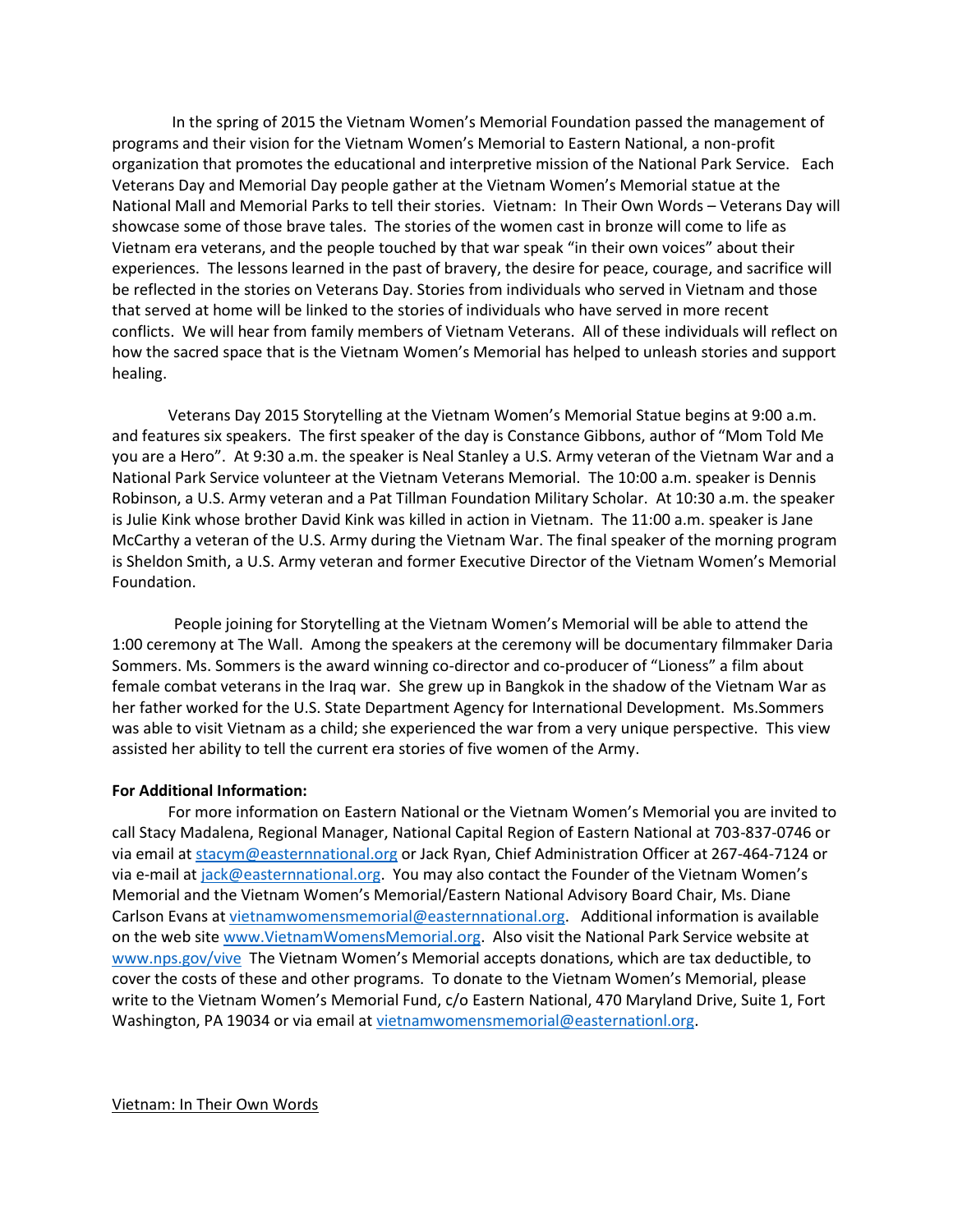Story Telling at the Vietnam Women's Memorial Wednesday, November 11, 2015

List of Presenters:

| 9:00  | Constance Gibbons, Author<br>Mom Told Me You Are a Hero                                                                                  |
|-------|------------------------------------------------------------------------------------------------------------------------------------------|
| 9:30  | Neal Stanley, U.S. Army, Vietnam 1967-1968<br>Volunteer with the National Park Service at the Vietnam Veterans Memorial                  |
| 10:00 | Dennis Robinson, U.S. Army, Afghanistan 2002, Iraq 2003<br>Dennis is a Pat Tillman Foundation Military Scholar                           |
| 10:30 | Julie Kink, Sister of David Kink<br>David Kink was Killed in Action in Vietnam                                                           |
| 11:00 | Jane McCarthy, U.S. Army, Vietnam 1970-1971<br>Jane served in the 95 <sup>th</sup> Evacuation Hospital in DaNang                         |
| 11:30 | Sheldon Smith, U.S. Army, Iraq 2004, Afghanistan 2006-2007, 2009<br>Former Executive Director of the Vietnam Women's Memorial Foundation |

#### 1:00 Ceremony at The Wall

Story Telling at the Vietnam Women's Memorial is an educational program presented by Eastern National and the National Park Service. On this Veterans Day remembrance, we combine the stories of members those who served in Vietnam and those who have served in more recent conflicts. We also include family members who have been touched by the Vietnam War. The lessons learned in the past of bravery and the desire for peace, courage, and healing are reflected in the remarks of these individuals. We gratefully acknowledge the assistance with sound provided by Ohm Productions.

In the spring of 2015 the Vietnam Women's Memorial Foundation partnered with Eastern National and together they are dedicated to honoring women who served during the Vietnam era. For additional information on the Memorial or its products and projects including other educational programs or research on women who served during the Vietnam era, you are invited to visit the Vietnam Women's Memorial Web site a[t www.VietnamWomensMemorial.org.](http://www.vietnamwomensmemorial.org/) Donations to the Vietnam Women's Memorial which support these and other programs are always appreciated. To donate to the Vietnam Women's Memorial, please write to Vietnam Women's Memorial Fund, c/o Eastern National, 470 Maryland Drive, Suite 1, Fort Washington, PA 19034, or

email: [vietnamwomensmemorial@easternnational.org](mailto:vietnamwomensmemorial@easternnational.org) . If you would like to participate in the Story Telling program for Memorial Day 2016, please contact Stacy Madalena, Regional Manager, National Capital Region for Eastern National at (703)837-0746 or via email at [stacym@easternnational.org.](mailto:stacym@easternnational.org) You may also contact the Memorial's Advisory Board Chair Diane Carlson Evans via e-mail at [vietnamwomensmemorial@easternnational.org.](mailto:vietnamwomensmemorial@easternnational.org)